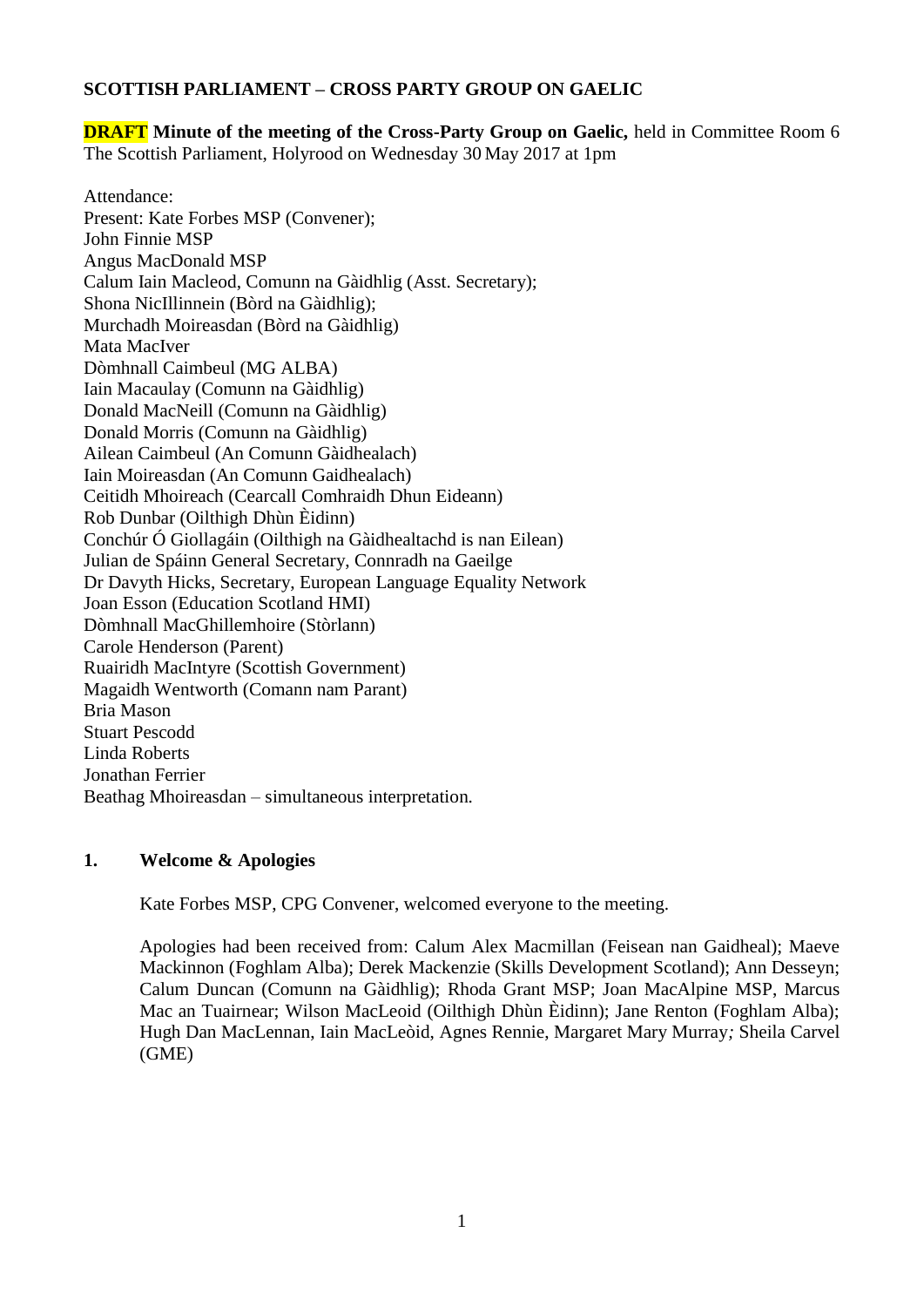## **2**. **Election of Cross Party Group office bearers:**

| <b>Convener:</b>      | Kate Forbes MSP was elected Convener of the Group           |
|-----------------------|-------------------------------------------------------------|
| <b>Vice Convener:</b> | John Finnie MSP was elected Vice-Convener of the Group      |
| <b>Secretary:</b>     | The meeting agreed that Bord na Gaidhlig assume the role of |
|                       | providing Secretarial support to the Group.                 |

The Convenor opened the meeting by welcoming all those present and extended a special warm welcome to Guests who would be leading a debate on the subject of *Brexit and the potential impact on Gaelic and other UK minority, indigenous languages.*

### **3. Minutes of Previous Meeting**

The Minutes of the previous meeting were agreed.

### **4. Panel Debate:** *Brexit and the potential impact on Gaelic and other UK minority, indigenous languages.*

The Convener welcomed and introduced the Panel members:

Prof. Rob Dunbar, Edinburgh University Prof. Conchúr Ó Giollagáin, University of Highlands & Islands Julian de Spáinn General Secretary, Connradh na Gaelige Dr Davyth Hicks, Secretary, European Language Equality Network

#### **Professor Rob Dunbar:**

Professor Dunbar spoke about the history of politics, minority languages, numbers of speakers and the status of minority languages in Europe. He informed the Group that the indirect impacts of Brexit are an equally important aspect when considering the effect of Brexit.

He used Sabhal Mor Ostaig as an example of potential impact of Brexit and also developments in relation to the island of Canna. Both of these had been in receipt of European support, and he went on to say that Gaelic developments in general have been supported by significant European funding.

In addition to the support to Gaelic language projects, he cited other potential threats such as the threats to sustaining populations in island and rural areas where Gaelic is spoken by significant numbers and that any decline in population, particularly amongst the young and economically active would have a detrimental impact on the language. He also highlighted the impact of Brexit leading to a potential loss for Gaeilge as well.

### **Prof. Conchúr Ó Giollagáin:**

Prof Ó Giollagáin has prepared a written paper on the impacts of Brexit on language. He envisages it as a highly challenging situation but also that if offers opportunities as well. He outlined a number of factors and dimensions in relation to Brexit, including civil society, developments and infrastructure, academia, cross-border co-operation and political risks. He also highlighted the curtailment of possible involvement in EU projects such as the rural development programme, LEADER.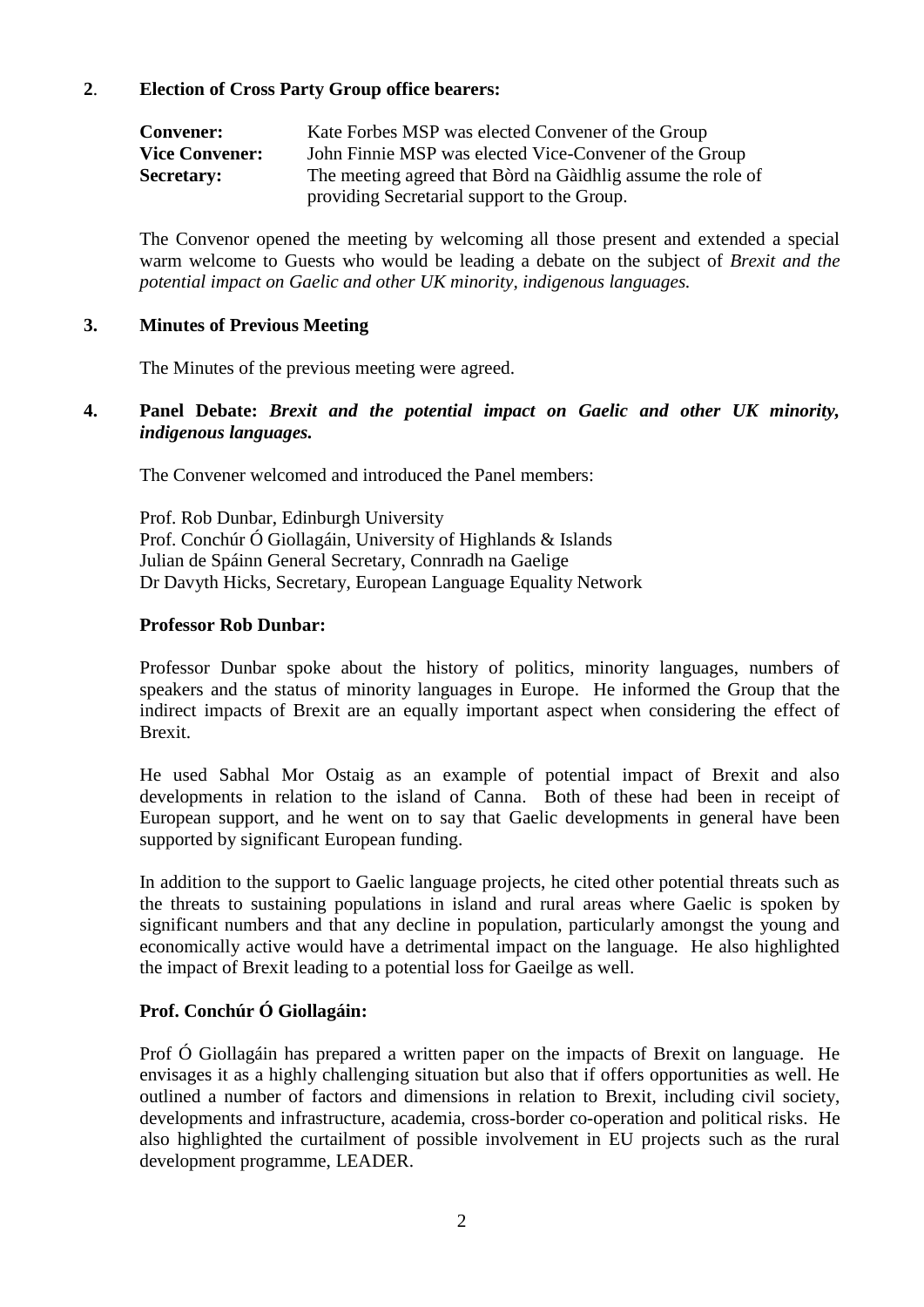He surmised that any compensatory budget from UK Government is unlikely to address any shortfall from the withdrawal of European funding. Brexit is likely to bring socio-economic threats to speakers of minority languages in the UK and there will be a need for central and devolved governments to compensate.

The impact on universities is likely to be significant, arising mainly from the restriction on free movement of academics between the rest of Europe and the Uk and the curtailment in funding opportunities for research.

He stated that issues relating to minority languages are likely be lower down the political agenda over the years following Brexit. In his view Brexit will be damaging and restrictive with respect to collective learning and cross-border partnerships. In addition, the political risks associated with Brexit include minorities being restricted with little or no access to those wielding power. The border between Northern Ireland and Irish Republic could be particularly affected by a hard Brexit. There was also the question of the status and continuity of the British/Irish Council.

## **Julian de Spáinn General Secretary, Connradh na Gaeilge (CnaG):**

Mr de Spáinn gave a brief history of the organisation which was formed in 1893 and currently has in excess of 200 branches, including one in Glasgow. It is a social and cultural organisation which promotes the Irish language in Ireland and worldwide. It has a development plan which has been agreed but the necessary funding needs to be sourced to enable implementation.

Mr de Spáinn outlined the main challenges as:

- Structure of language organisations  $-$  a hard border post-Brexit would negatively impact on their work across Ireland and that groups working in Northern Ireland and the Republic might be barred from such works
- Education impact on universities and the significant work carried out during the annual summer camps when students of Irish develop their language skills.

The main effects of Brexit:

- Fòras na Gàeilge, which is an cross-border agency is likely to have its budget reduced
- Challenging for the Irish language in the North

He outlined that the Irish Language Act needs to be enabled and requested the support of Scots and Gaelic communities for this.

### **Dr Davyth Hicks, Secretary, European Language Equality Network (ELEN):**

Dr Hicks gave an overview of the situation regarding minority languages in European in which there are 60 minority languages spoken and some 55 million people speak a minority language. ELEN represents 44 languages, with 22 European States involved and has a membership of 150 organisations.

It is involved in advocacy work on behalf of the languages. Implications from Brexit include loss of direct funding such as ERASMUS and also indirect funding such as LEADER. Funding is only currently guaranteed until 2020. He stated that it is vital to make the economic case for languages. In his view, Welsh will be particularly badly affected due to the loss of farming subsidies. With regard to Cornish, all language projects at risk as UK government assistance looks unlikely.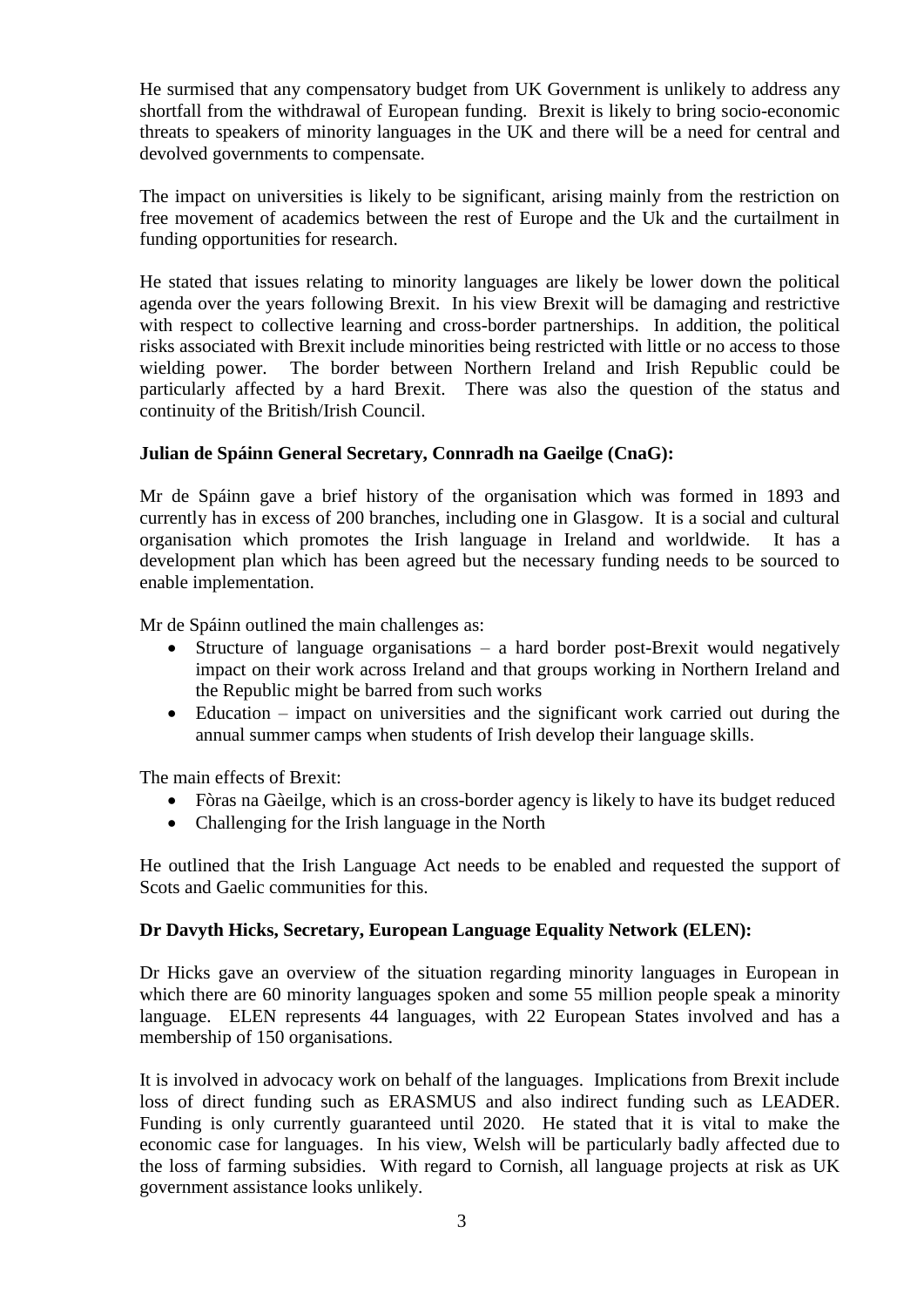In the academic field there is a high level of dependency on partnership and not being able to invite UK partners may impact negatively on funding applications. In the recent EU Resolution there were no mention of Structural Funds.

He cited the attitude of the UK Government, for example, walking out of meetings, having a potential impact on languages and jobs. ELEN was seeking post-2020 guarantees from UK Government. He noted that the agriculture and fishing sectors were lobbying hard and urged that lesser used languages should be doing the same. He recommended that devolved governments and administrations need to be heavily involved and that figures on impact were required from the government. He recommended setting up and inter-government working group, possibly based on the British/Irish Council and that is should include Cornwall County Council.

In the general discussion that followed the following points were made.

Shona MacLennan talked about the impact of Brexit on the Western Isles, the forecast population decline and the economy of Gaelic speakers - needs investment plan.

Mata MacÌomhair reported that the Council of Europe in Strasbourg was losing faith in Scotland and the UK. He urged that Edinburgh/Wales/Ireland need to be aware of what happens in Europe; that in his view, Northern Ireland was the only devolved organisation taking interest in what happens in Europe and that there was a need for new Scottish Gaelic language strategy and minority languages.

Davyth Hicks suggested that young people need to see the opportunities available; also that language impact assessments, eg in town planning projects, are developed and implemented.

Rob Dunbar responded that economic development is difficult but needs to be done and will support language development.

D W Morrison recommended that the Gaelic is included in the forthcoming Islands Bill and that we should encourage people to make this representation.

Conchúr Ó Giollagáin recommended that the governments in Wales, Scotland, Dublin and Belfast need to meet.

Kate Forbes MSP talked about the role of broadcasting and education post-Brexit.

Julian de Spáinn made the comparison between funding for S4C and TG4. He recommended that young people should be brought to the language through education, either in part or full immersion, as children should enjoy using languages.

Kate Forbes MSP questioned whether we work closely enough with other Administrations.

Dr Davyth Hicks recommended that Scottish Government should take the lead.

Rob Dunbar noted that links are in place already eg S4C/BBC ALBA; that there is need for more community involvement and we should look at Brexit impact on broadcasting, eg is Brexit a possible barrier to programmes being sold in Europe.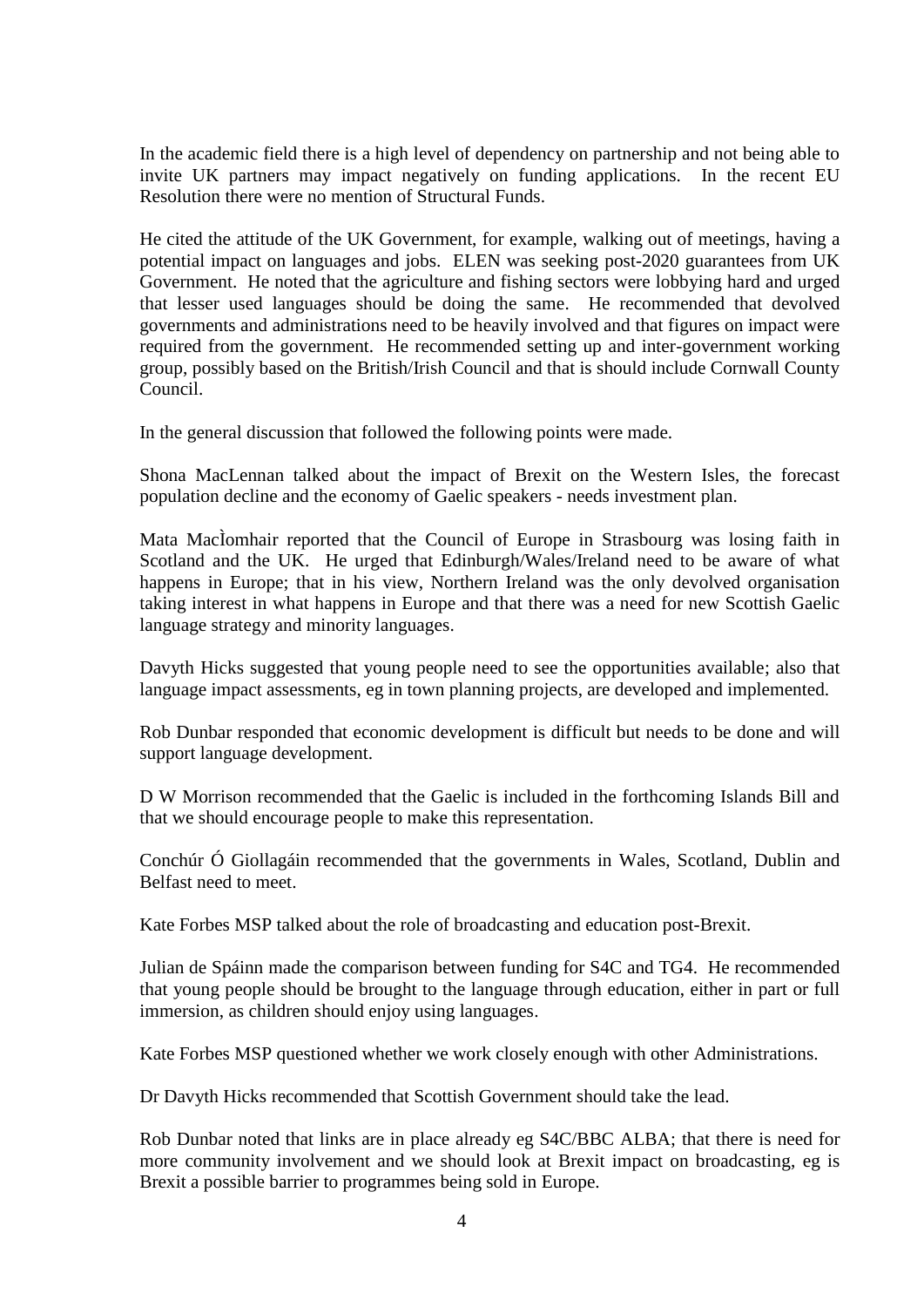Shona MacLennan talked about community development, such as happened through CeangalG where Gaeilge and Gàidhlig communities had opportunities to learn from each other through exchange visits. She also highlighted Iomairt Cholm Cille which had been established as part of the Good Friday Agreement.

Conchúr Ó Giollagáin highlighted that in change there are always opportunities and we should seek to take advantage of these but the main challenge is funding sources diminishing or drying up. At this point it is not clear what will be available instead and each devolved administration needs to act. He recommended pooling resources and warned against the disempowerment game whereby minority language communities and their issues are considered tiresome.

Iain MacAulay agreed with Conchúr Ó Giollagáin that it is essential to have economic opportunities, including jobs, that will promote and encourage Gaelic.

Rob Dunbar argued that Gaelic Plans require greater focus on Gaelic in economic development.

## **Summary/Actions**

- Joint statement regarding the requirement for a good deal for minority languages in Brexit
- Write to Scot Government re co-ordinated approach with other devolved administrations
- The Islands Bill impact on Gaelic/Scots
- Possibility to progress a joint meeting with Welsh and Irish colleagues
- Work with ELEN
- Update on what is happening in Brussels
- Assessment of European funding for Gaelic

# **5. Update on progress with BBC ALBA, FilmG and LearnGaelic**

# **Donald Campbell, Chief Executive, MG ALBA:**

Donald Campbell thanked all around the table for their support. He followed up on the debate on the impact of Brexit with information relating to broadcasting, such as the total annual costs of S4C/TG4BBC ALBA being £170million; the trend for broadcasting is to be more international; leading to empowerment to production companies, for example the Port series will see more internationalisation. Other trends include fewer people watching television. In general, people are happy with BBC ALBA. However, the main challenge for ALBA is the satisfying the under-45 audience.

He gave a brief update on FilmG which has focused on community empowerment through such developments as the *Vlog a' Mhòid* competition.

In campaigning for increased finance for the channel, the ambition is to achieve 10 hours per week of new programming from the BBC. The BBC has agreed to increase from 5 hrs to 7.2 hours by 2020. This will allow BBC ALBA to broadcast 2.1 hours of new programmes each day (currently 1.8).